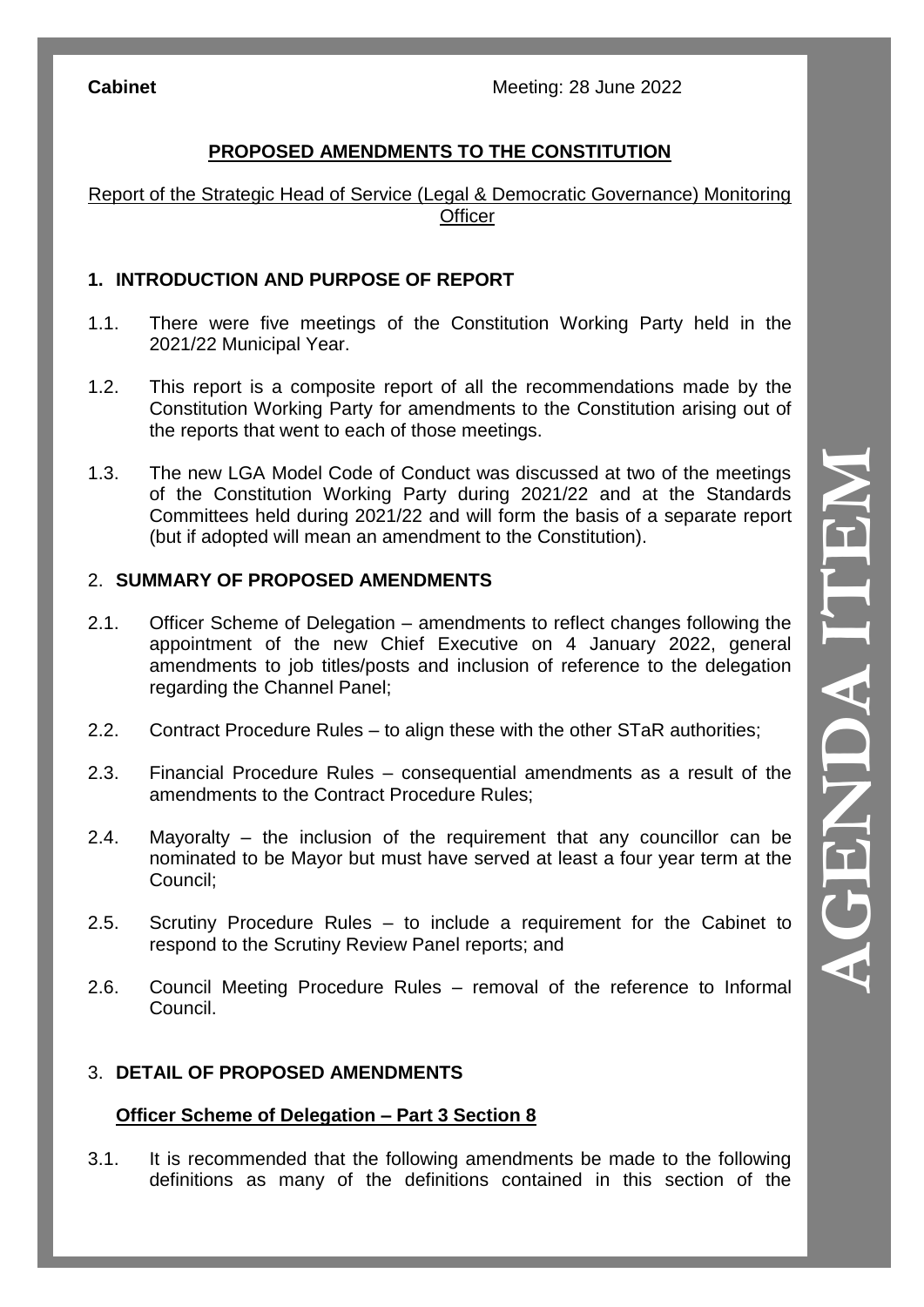constitution are out of date and therefore a revision is recommended of the following job titles/descriptions: -

- Corporate Director for People remove and replace with Corporate Director People and Integration;
- Borough Treasurer remove and replace with Section 151 Officer;
- Corporate Director for Place Management and Regeneration remove and replace with Director of Place or Director of Development and Regeneration (as appropriate).
- 3.2. Following the appointment of Caroline Simpson as Chief Executive on 4 January 2022 and confirmation that her previous post of Corporate Director (Place) would not be recruited to (with the responsibilities of that post being split between the posts of Director of Place and Director of Development and Regeneration), the following amendments are proposed to Section 8 of the Constitution – Officer Scheme of delegation:-

| <b>Current Delegation</b>                             | Location<br>in<br>constitution                                                                                                                                                                                                               | <b>Proposed future delegation</b>                                                                                                                                                                                           |
|-------------------------------------------------------|----------------------------------------------------------------------------------------------------------------------------------------------------------------------------------------------------------------------------------------------|-----------------------------------------------------------------------------------------------------------------------------------------------------------------------------------------------------------------------------|
| To the Deputy Chief Executive<br>- Estates Management | 1 to 15 Page 98 &<br>99                                                                                                                                                                                                                      | Director of<br>Development<br>and<br>Regeneration                                                                                                                                                                           |
|                                                       |                                                                                                                                                                                                                                              | Reference at delegation 9 and 12<br>Corporate Director of Place<br>to<br>Management and Regeneration to<br>be amended to Deputy Chief<br>Executive and for these to be<br>delegated to the Director for Place<br>Management |
| To the Deputy Chief Executive<br>Information<br>and   | 26 to 29 (page 99)                                                                                                                                                                                                                           | Remain as Deputy Chief Executive<br>[to be renumbered also]                                                                                                                                                                 |
| Communications                                        |                                                                                                                                                                                                                                              |                                                                                                                                                                                                                             |
| <b>Miscellaneous</b>                                  | 30<br>To exercise any<br>functions<br>$\alpha$<br>responsibilities<br>delegated to the<br>Corporate Director<br>for Corporate and<br>Support Services<br>by a decision of<br><b>Executive</b><br>the<br>[Cabinet] prior to<br>31 March 2016. | Remain as Deputy Chief Executive<br>[to be renumbered also]                                                                                                                                                                 |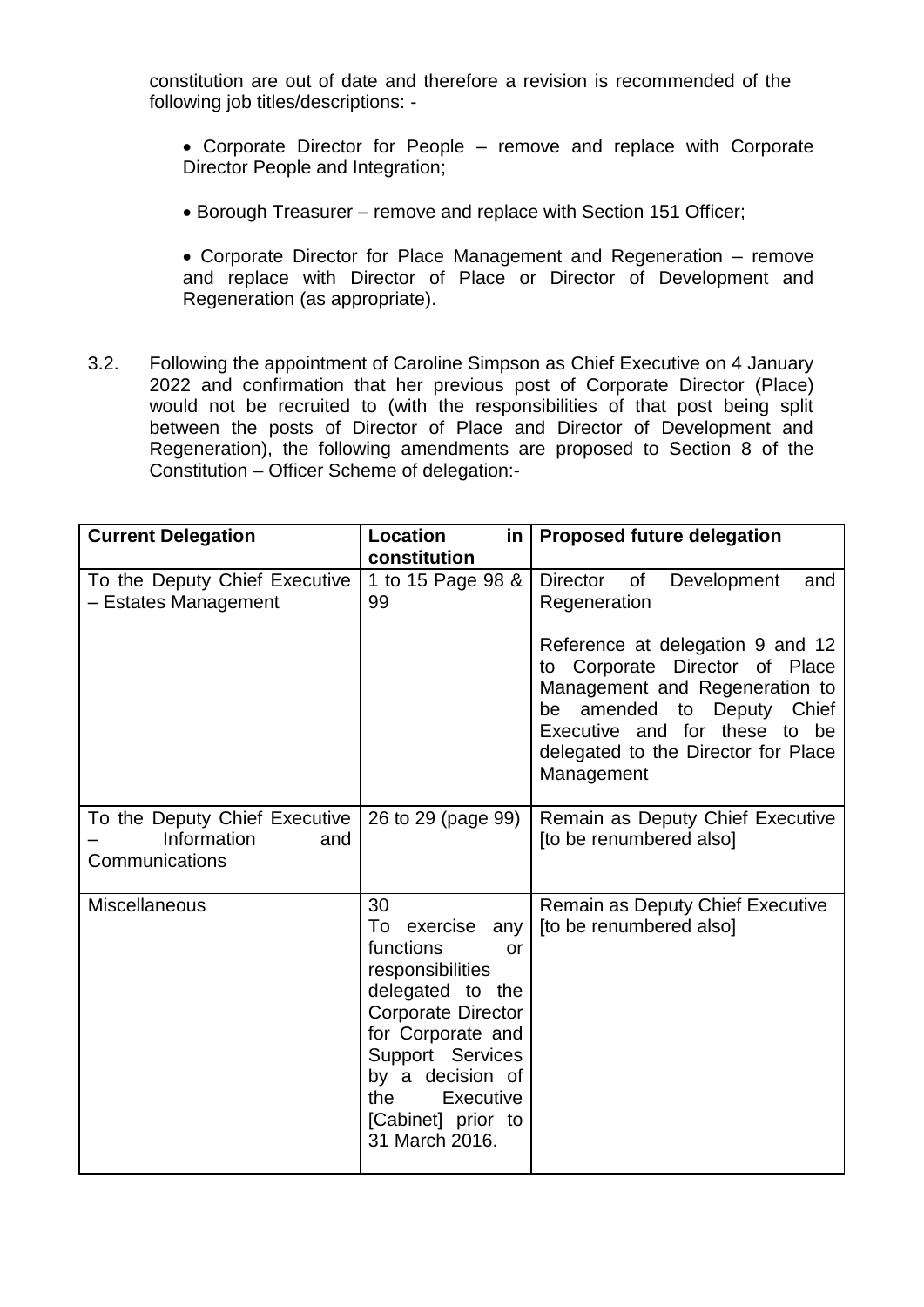| 31<br>To<br>sign<br>with<br>agreements<br>employees<br>in<br>connection<br>with<br>the termination of<br>their employment<br>with the Council.                                                                                                                                        | <b>Deputy Chief Executive</b> |
|---------------------------------------------------------------------------------------------------------------------------------------------------------------------------------------------------------------------------------------------------------------------------------------|-------------------------------|
| 32<br>To<br>fulfil<br>the<br>Council's duties in<br>relation<br>to<br>Domestic<br><b>Homicide Reviews</b><br>pursuant<br>to<br>Section 9 of the<br>Domestic<br>Violence,<br>Crime<br>and Victims Act<br>2004<br>and<br>any<br>functions<br>which<br>are ancillary<br>to<br>that duty. | <b>Deputy Chief Executive</b> |

# **TO THE CORPORATE DIRECTOR OF PLACE MANAGEMENT & REGENERATION (Pages 103 to 112)**

| Regeneration, Urban Renewal   $1 - page 103$<br>etc                                             |                                   | Director<br>of<br>Development<br>and<br>Regeneration                                                                                                                                                                                                                                                       |
|-------------------------------------------------------------------------------------------------|-----------------------------------|------------------------------------------------------------------------------------------------------------------------------------------------------------------------------------------------------------------------------------------------------------------------------------------------------------|
| Development and<br><b>Building</b><br>Control, Highways and Sewers<br><b>Traffic Management</b> | 2 to 39<br>(pages<br>103 to 107)  | Delegation 2 -<br>Chief<br>Deputy<br>Executive with the Chief Planning<br>Officer where relevant                                                                                                                                                                                                           |
|                                                                                                 |                                   | Delegations $3$ to $29 -$ to be split<br>between Deputy Chief Executive<br>with Chief Planning Officer where<br>relevant (in relation to planning and<br>wildlife etc) and to the Director of<br>Place Management (in relation to<br>hazardous substances, Highways<br>and lead local flood authority etc) |
| Health<br>and<br>Environmental<br>Safety/Licensing                                              | 40 to 57<br>(pages<br>107 to 109) | Director of Place Management                                                                                                                                                                                                                                                                               |
| <b>Policy Development</b>                                                                       | 58 (page 109)                     | Chief<br>Executive<br>Deputy<br>in.<br>conjunction with the Chief Planning<br>Officer where relevant                                                                                                                                                                                                       |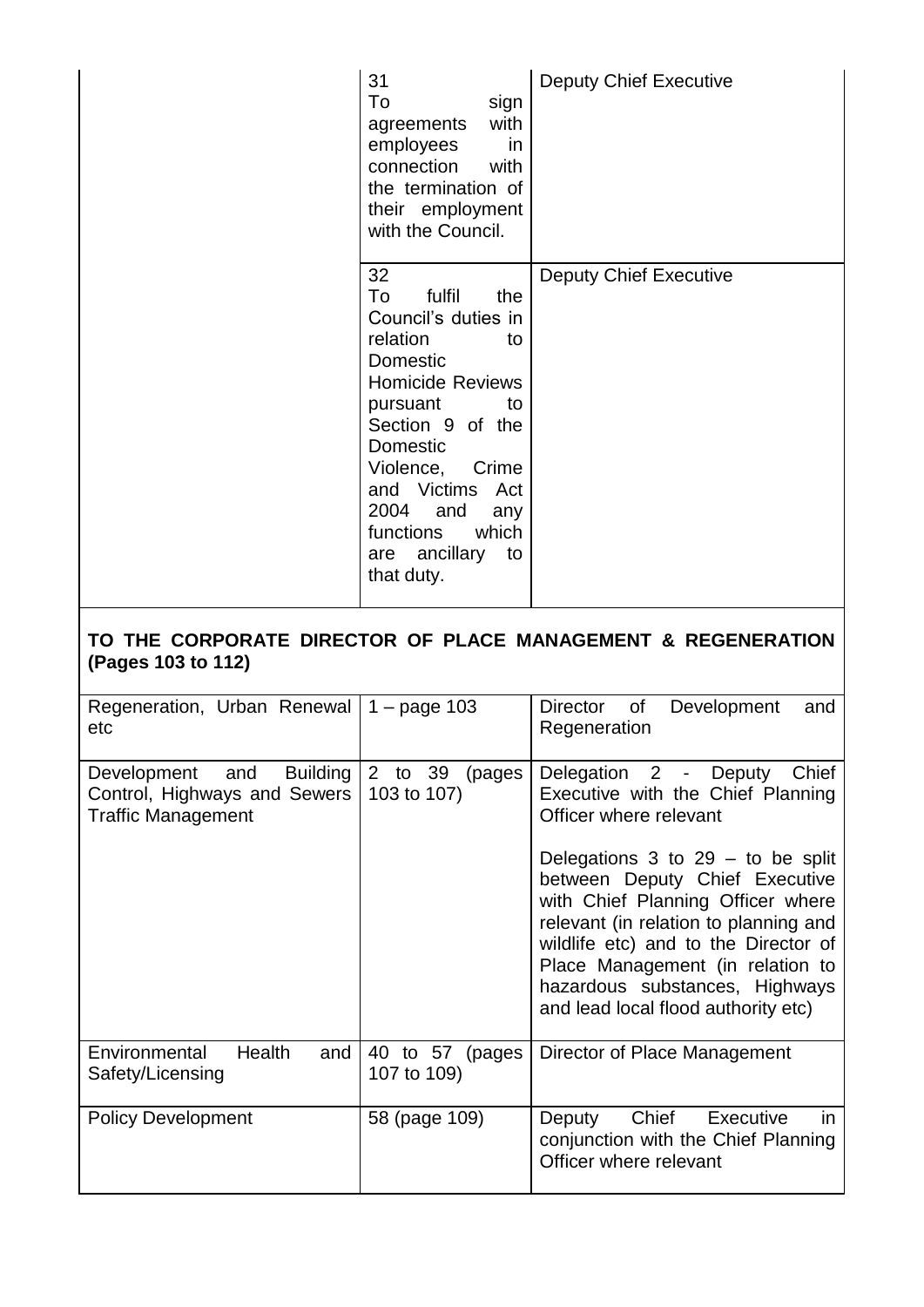| Local Leisure and Heritage<br><b>Functions</b> | 59 to 77 (page<br>109 to 111)    | Director of Development<br>and<br>Regeneration save that<br>any<br>delegations or decisions relating to<br>Stockport Active CIC are to go to<br>the Deputy Chief Executive to avoid<br>any potential conflicts of interest<br>References to TPOs and Wildlife to<br>be removed as already dealt with<br>elsewhere (paragraph 74 and 75) |
|------------------------------------------------|----------------------------------|-----------------------------------------------------------------------------------------------------------------------------------------------------------------------------------------------------------------------------------------------------------------------------------------------------------------------------------------|
| Housing matters                                | 78 to 95<br>(page<br>111 to 112) | Director of Place Management                                                                                                                                                                                                                                                                                                            |
| <b>Miscellaneous</b>                           | 96 (page 112)                    | Director of Place Management and<br>amend reference<br><b>Solutions</b><br>to<br><b>Stockport Limited</b>                                                                                                                                                                                                                               |

- 3.3 All references to Corporate Director for Place Management and Regeneration and Corporate Director for Place, and Deputy Chief Executive (Place) be removed.
- 3.4 In the future that the Monitoring Officer be permitted to update the job titles, the definition of the Corporate Leadership Team and Corporate Director, within the Constitution as and when appropriate going forward to reflect changes in senior leadership, without needing to take such proposed amendments through the Council's governance process. This is to ensure efficiency in aligning the Constitution with new roles, for example, Section 8 as it currently reads, does not extend to cover the Director of Public Health, the Director of Development and Regeneration and the Director of Place Management.
- 3.5 That the requirement for the Constitution to include to which senior officer the delegation relating to the Channel Panel, be addressed by delegating this to the Corporate Director People and Integration.
- 3.5 Under the Scheme of Delegation, Officer Functions, Paragraph 44, the inclusion of a provision in relation to a delegated ability to a Senior Officer to immediately suspend hire car drivers' licences under the Road Safety Act 2006 on the ground of public safety so that they are no longer undertaken via the Urgent Action provisions in the constitution. This proposal also needs to be considered by the Licensing Committee.

### **Contract Procedure Rules (extract of report taken to STAR Joint Committee on 28 February 2022)**

3.6 The STAR Authorities have been working on producing a new set of Contract Procedure Rules (CPRs) to be adopted by each of STAR Authority to provide for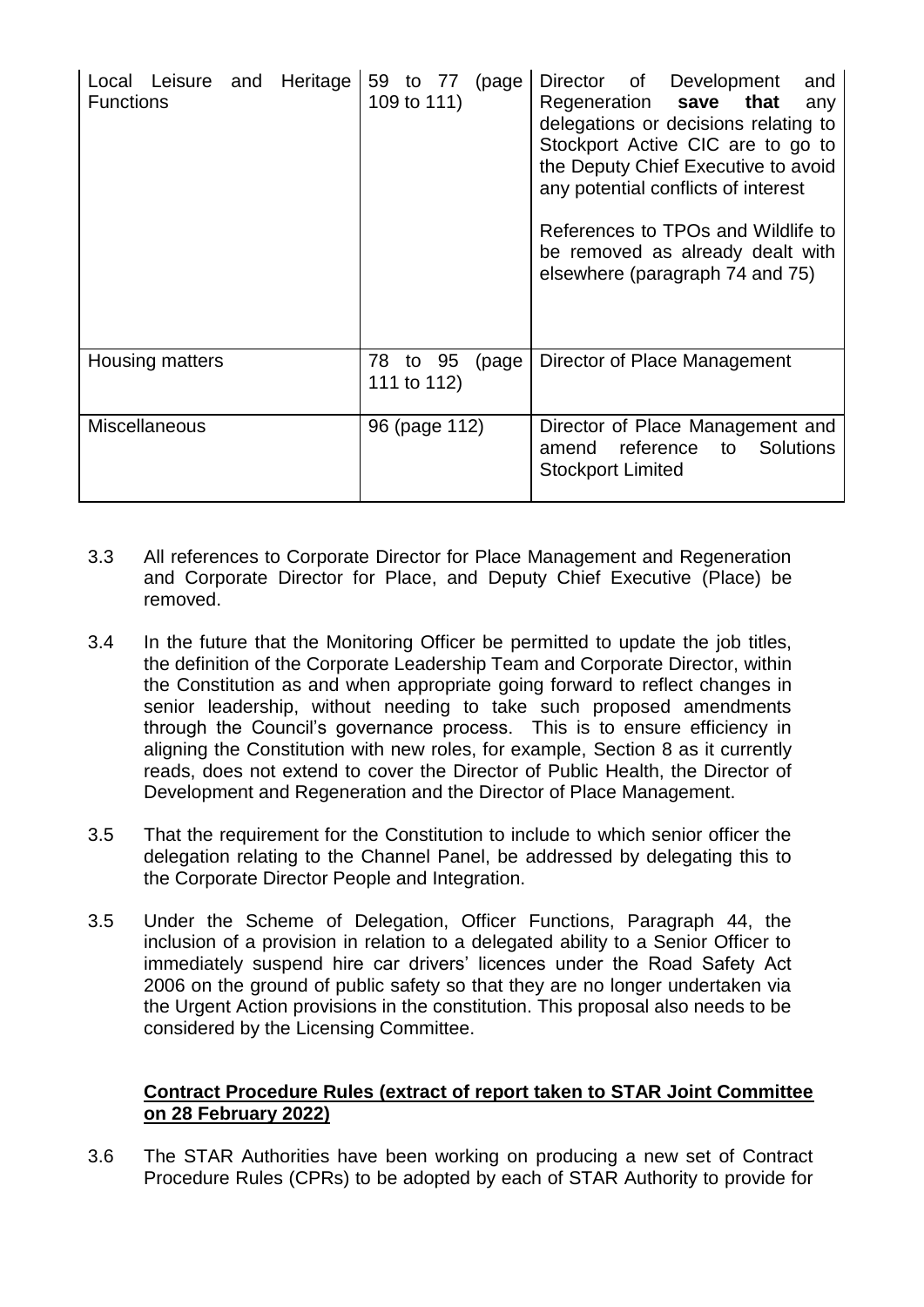consistency and efficiency across the STAR Authorities. The report was put to the STAR Joint Committee on 28 February 2022 and relevant extracts of it are reproduced below.

- 3.7 The CPRs are standing orders made pursuant to s135 of Local Government Act 1972. Where such standing orders are made, they shall include provision for securing and regulating competition for contracts entered into. They may also include exemptions to such provisions under certain thresholds specified within the CPRs.
- 3.8 Since the establishment of STAR Procurement, it has been considered essential that all partner authorities to have a single set of CPRs in order to harmonise procurement processes and enable the shared service vehicle to deliver an effective and consistent procurement processes.
- 3.9 The Council's current CPRs have been harmonised and adopted into the Constitution of each of the STAR Authorities ("Stockport, Trafford, Tameside and Rochdale").
- 3.10 The task of developing, agreeing and adopting a set of harmonised rules was a substantial and significant piece of work which was necessary to ensure that STAR Procurement and the STAR Authorities could work together against a set of agreed rules. The harmonisation project was completed by the CPR working group which consisted of Legal and Finance Officers from each of the STAR Authorities.
- 3.11 It is important that the STAR Authorities continue to have an agreed set of harmonised CPRs in order to support STAR Procurement as a shared service vehicle.
- 3.12 A review of the CPRs at this time is important as legislative changes following the UK's exit from the European Union. It provided a useful opportunity to pause and reflect on practices and approach to procurement to ensure that efficiencies and quality can be reflected.

#### Development and review of the CPRs

- 3.13 The CPRs only apply to procurement and contractual activity below the financial thresholds set out in the Public Contracts Regulations 2015 regulations (PCRs). The PCRs apply to all procurement and contractual activity which exceeds the thresholds.
- 3.14 Trafford's legal team, in conjunction with representatives from the legal teams from the other STAR Councils, and STAR Procurement, have worked together over the last 12/18 months to complete a robust and substantial review of the CPRs:
- 3.15 The proposed new CPRs have been agreed by legal teams at each of the STAR Authorities. However, the proposed CPRs remain subject to the agreement and adoption of all STAR Authorities before they can be adopted formally into Stockport's constitution. An update in relation to the partner authorities' adoption will be given to each committee as this report moves through the Stockport governance process.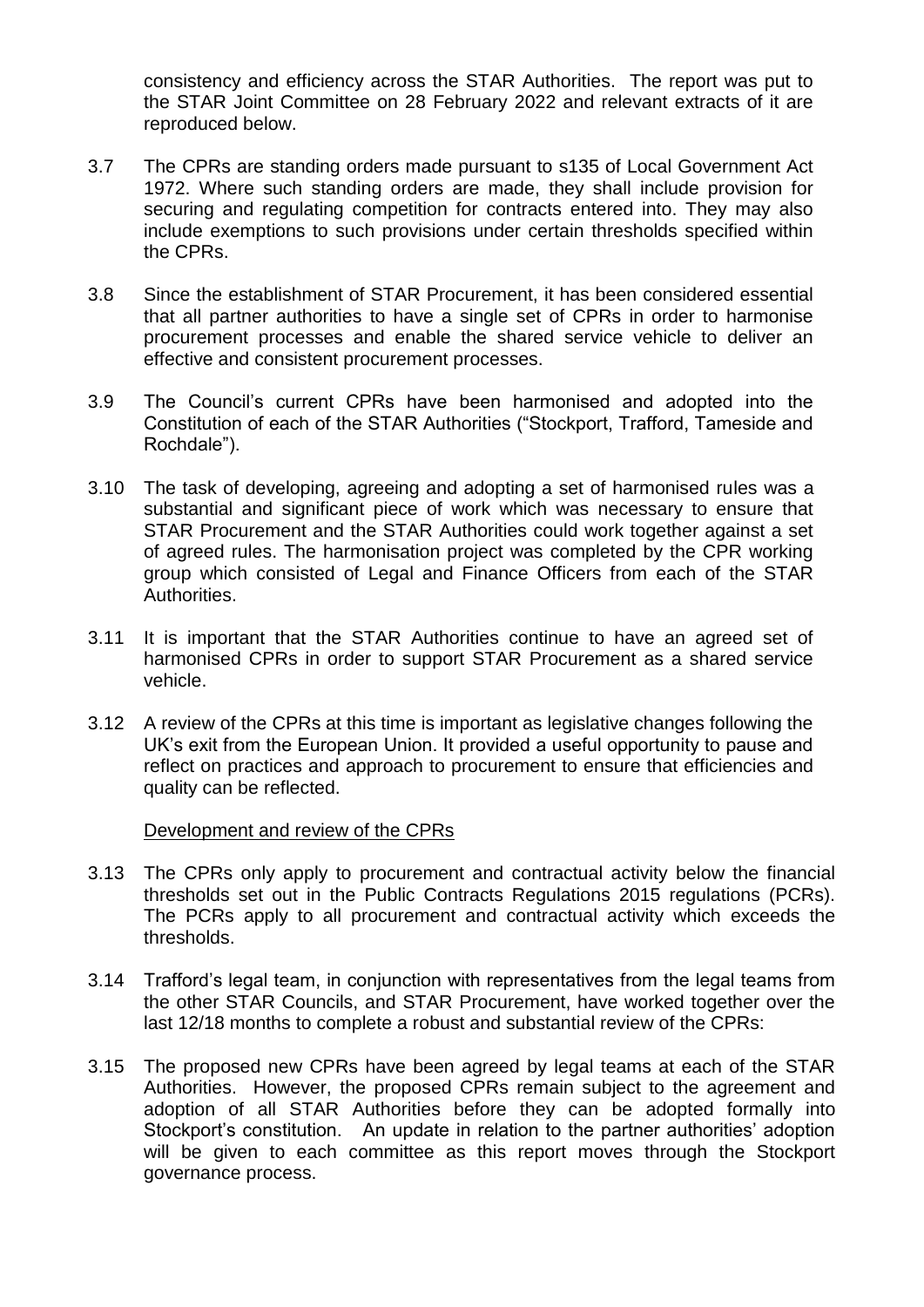- 3.16 The CPR amendments are summarised in the report and are:
	- 3.16.1 condensed into a table of proposed amendments that are provided in Appendix 1; and
	- 3.16.2 reflected in the text of the proposed new CPRs which are attached at Appendix 2.

#### Key Proposed CPR Amendments

- 3.17 The proposed CPRs include some instances of amendments and additions to the rules, in others and in order to ensure that the CPRs are "future proof" we have removed some of the operational aspects of the rules and transferred those provisions to the STAR Procurement Handbook where additional detailed guidance can be provided and updated periodically to reflect operational changes and improvements.
- 3.18 The overarching theme of the review has been to rationalise the CPRs and, where possible, remove those parts which relate to procedural aspects in order for these to be dealt with in the Procurement Handbook. The procurement handbook is an operational guidance document which provides in depth procedural procurement detail.
- 3.19 The CPRs have also been updated to take account of the changes to legislation and the UK's exit from the EU.

### Procurement Thresholds

3.20 An amendment which has been considered is to increase the threshold trigger for a one quote exercise for both Supplies, Services and Concessions and Works and Public Works Concessions from £4,999 to £9,999.

#### **Modifications**

- 3.21 Section 9 of the current CPRs deals with modifications and the circumstances where these are permitted:
	- A modification is where the parties agree to change the terms of the original agreement, for example where additional works or services have become necessary and were not included in the original procurement;
	- The CPRs set out the remits, described as grounds, within which such changes can be made.
- 3.22 Having assessed the procedures linked to modifications and the associated risks of an amendment thereto, the proposed CPRs include the following amendments:
	- an additional ground will be added to permit the modification of a contract where there are; "any other exceptional circumstances as agreed by the SRO for Legal" (9.3.1(g)). The additional ground will offer some flexibility in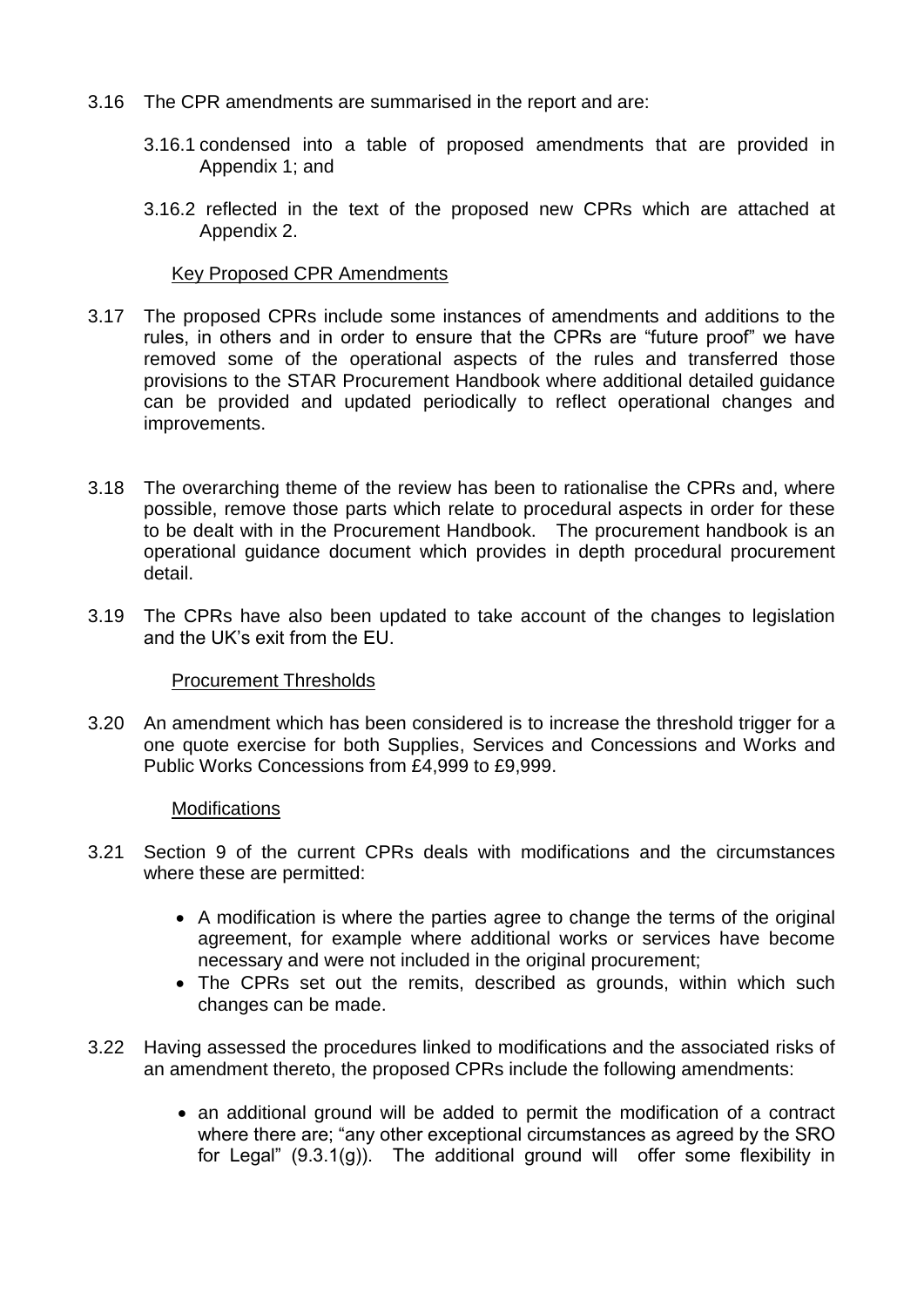exceptional circumstances whilst requiring the approval of the SRO for Legal will allow for any risk to be minimised; and

• Rule 9.3.6 now also provides for a simplified process where the modification is in respect of an extension to the term of a contract which was provided for in the initial procurement documents and the contract. In these circumstances, the SRO for the relevant service and the Director of Procurement (STAR) will be authorised to approve the modification. This will ensure that contracts with inbuilt extension periods can be extended without undue delay or burdensome bureaucracy. This change does not represent any risk to the Council.

### **Financial Procedure Rules**

3.23 At Appendix 3 is a tracked changed version of the Financial Procedure Rules which are the proposed changes recommended by the council's Section 151 Officer and the Deputy Section 151 Officer.

### **Mayoralty**

3.24 The only proposed amendment to the Constitution at this stage is that the proposed Mayor should have served at least one term at the Council.

#### **Scrutiny Review Panel Reports**

- 3.25 The Scrutiny Co-ordination Committee requested an amendment be made to the Constitution to confirm that Cabinet are to respond to Scrutiny Review Panel reports.
- 3.26 It is recommended that this amendment is included in the Scrutiny Procedure Rules; paragraph 10.3.
- 3.27 The agenda and minutes of Scrutiny Co-ordination Committee on 13 December 2021 state:-

*"This item has been placed on the agenda at the request of the Chair. The Scrutiny Committee will be asked to discuss the response of the Cabinet to scrutiny reviews previously undertaken by scrutiny committees during the 2020/21 municipal year and whether this complied with Rule 10.3(b) of the Scrutiny Procedure Rules (Consideration of Scrutiny Committee reports by the Cabinet) in the constitution, specifically that:-*

*"a formal response given within 8 weeks of that consideration and reported to the Scrutiny Committee."* 

*RESOLVED – (1) That the Strategic Head of Service & Monitoring Officer (Legal and Democratic Governance) be requested to include an item on the agenda of the Constitution Working Party asking that consideration be given to instituting a mechanism for dealing with failures by the Cabinet to comply with the provisions of Scrutiny Procedure Rule 10.3(b).*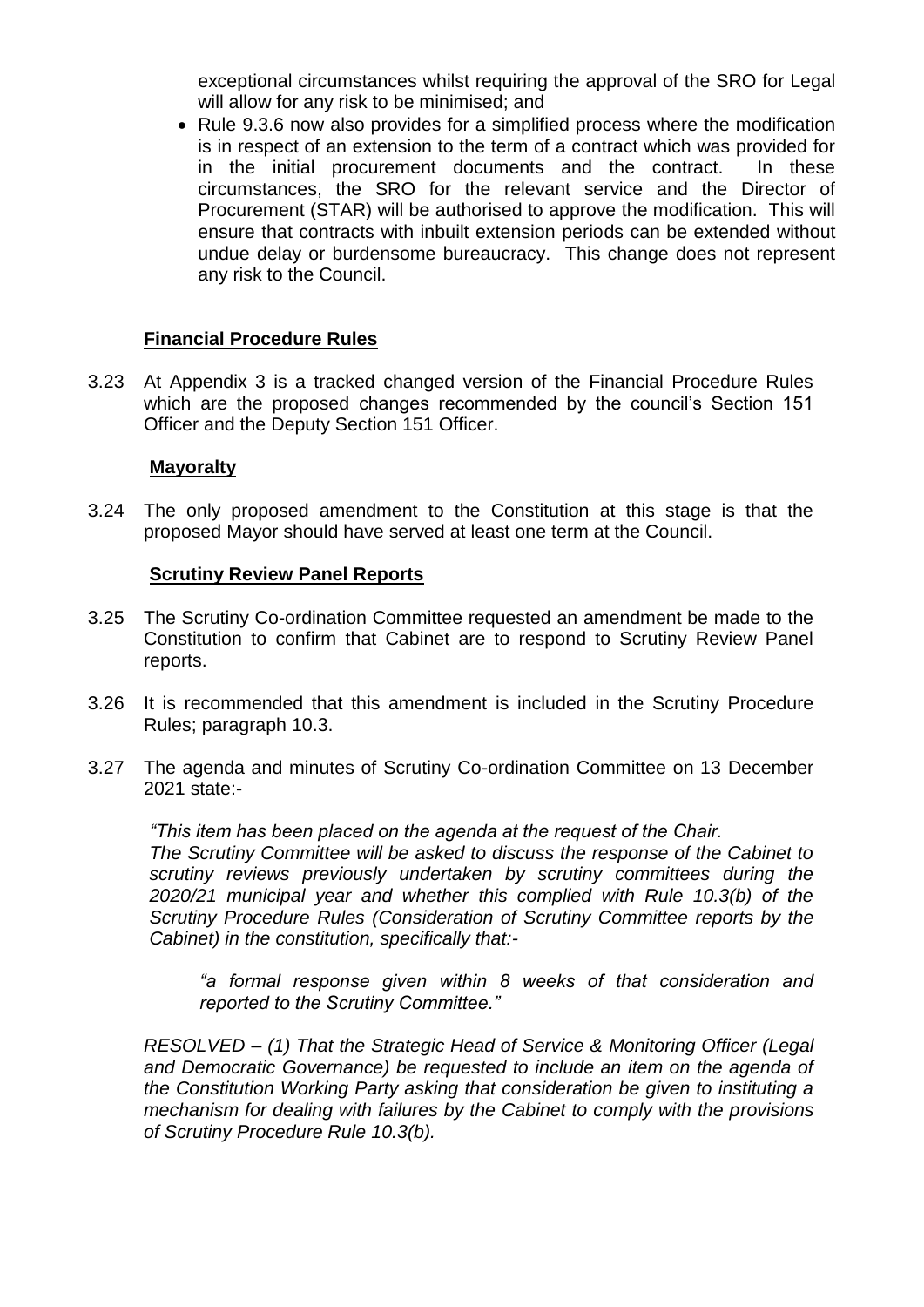3.28 Accordingly, it is recommended that the proposed additional wording to be inserted at the end of paragraph 10.3(b) (in bold):

*"10.3 (b) Where a Scrutiny Committee has made a recommendation to the Cabinet in accordance with 10.1(b) above on a matter not forming part of the policy framework and budget, the recommendation will be considered by the Cabinet or the appropriate Cabinet Member at the first available meeting or opportunity and a formal response given within 8 weeks of that consideration and reported to the Scrutiny Committee. If, for any reason, the Cabinet does not provide a response within 8 weeks, and the Chair of the relevant scrutiny committee is not satisfied with the reason that the response has not been provided within this timeframe, the Chair may refer the matter to the next Council Meeting".*

## **Informal Council**

3.29 That an amendment be made to the Council Meeting Procedure Rules (PR1 – para 1.2) to remove the reference to the holding of an Informal Council Meeting and to replace this with confirmation that the Annual Council Meeting will be split into two parts; namely with the ceremonial Mayor Making on the afternoon of the Tuesday of the relevant week with the meeting to then be adjourned and reconvened on either the Wednesday or Thursday evening of that same week in order to discuss the business items on the agenda. As this is a proposed amendment to the Council Meeting Procedure Rules, the proposed amendment will stand adjourned without discussion to the next ordinary Council Meeting (PR1 – para 24.2).

# 4. **FINANCIAL AND RISK ASSESSMENT CONSIDERATIONS**

4.1. The amendments to the Financial Procedure Rules and the amendments to the CPRs have been proposed in consultation with the Section 151 officer and his team and it is not considered that those proposed amendments nor any of the other proposed amendments in this report cause any financial risk considerations.

# 5. **LEGAL CONSIDERATIONS**

5.1. The Constitution sets out its only governance as to how amendments to the Constitution can be made as this is by agreement by the Council Meeting unless otherwise stated.

# 6. **HUMAN RESOURCES IMPACT**

6.1. There are none.

# 7. **EQUALITIES IMPACT**

7.1. There is no impact.

# 8. **ENVIRONMENTAL IMPACT**